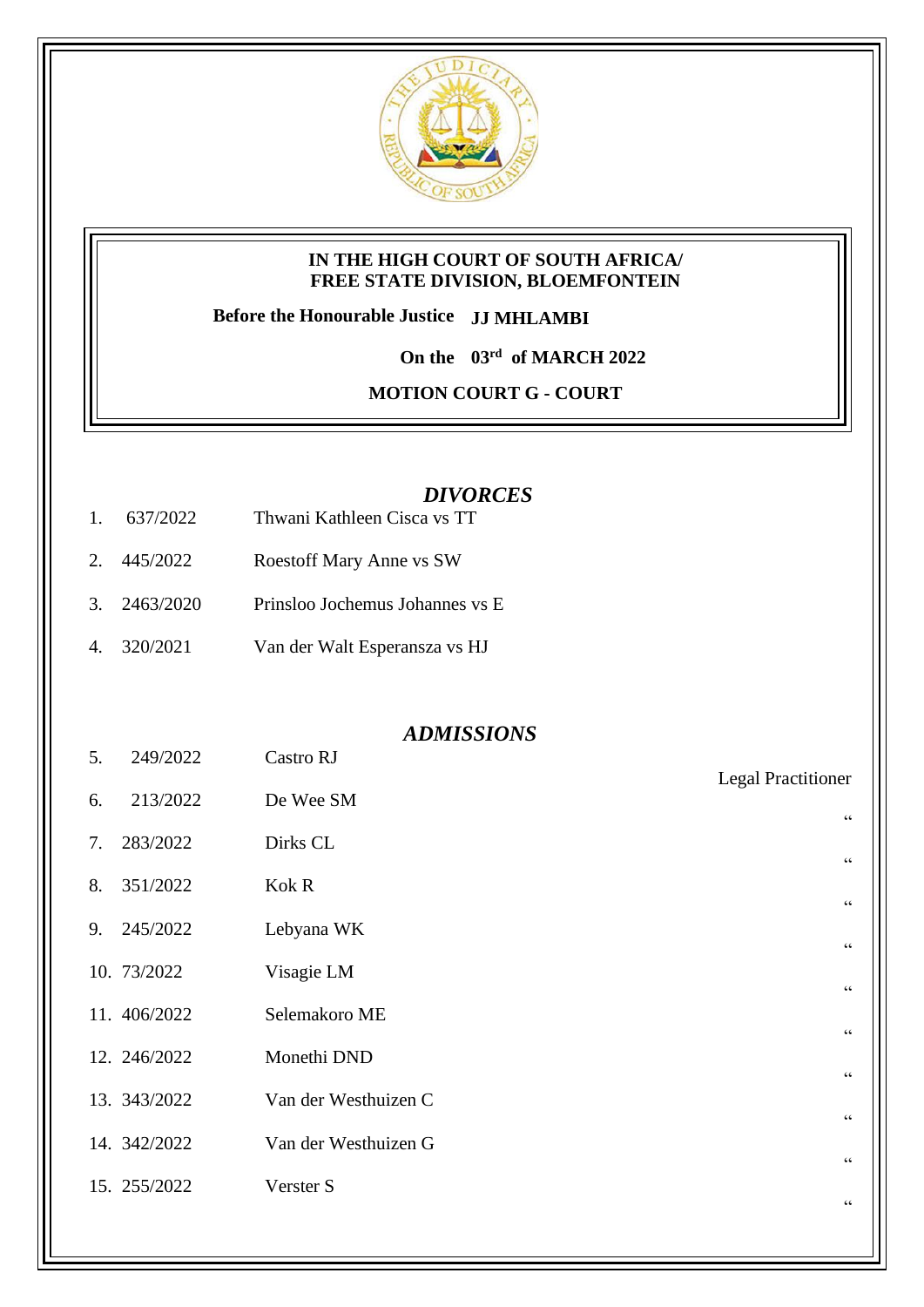| <b>INSOLVENCIES</b>    |                                                                                                                                  |  |  |  |
|------------------------|----------------------------------------------------------------------------------------------------------------------------------|--|--|--|
| 16. 3063/2021          | RM Beton CC vs RCS Fromcon (Pty) Ltd<br>Liquidation                                                                              |  |  |  |
| 17. 5297/2021          | Heinzmann Road Safety (Pty) Ltd vs Lwasi Business Enterprises (Pty) Ltd<br>$\,$ 6 6 $\,$                                         |  |  |  |
| 18. 316/2022           | LFC Meule (Pty) Ltd vs Vananco Wholesalers CC<br>66                                                                              |  |  |  |
| 19. 5646/2021          | Van den Berg PP vs AS van den Berg Wesselsbron Onderdele CC<br>$\mbox{\bf G}$                                                    |  |  |  |
| UNOPPOSED APPLICATIONS |                                                                                                                                  |  |  |  |
| 20. 5785/2021          | Coetsee RP $\&$ 3 others vs GJ (NO) $\&$ 4 others<br>Interdict                                                                   |  |  |  |
| 21. 567/2022           | Harrismith Intabazwe Tsiame Residents Association (Pty)<br>Ltd & 3 others vs Maluti-A-Phofung Local Municipality & 1 other<br>66 |  |  |  |
| 22. 830/2019           | Lekeno SJ & 1 other vs Methola Visible Speed                                                                                     |  |  |  |
| 23. 531/2021           | To Compel<br>SB Gaurantee Company (RF) (Pty) Ltd vs Bloemfontein Celtic Footbal Club<br>$\zeta$ $\zeta$                          |  |  |  |
| 24. 532/2021           | SB Gaurantee Company (RF) (Pty) Ltd vs Bloemfontein Celtic Football Club                                                         |  |  |  |
| 25. 533/2021           | SB Gaurantee Company (RF) (Pty) Ltd vs Bloemfontein Celtic Football Club                                                         |  |  |  |
| 26. 535/2021           | SB Gaurantee Company (RF) (Pty) Ltd vs Bloemfontein Celtic Football Club                                                         |  |  |  |
| 27.534/2021            | SB Gaurantee Company (RF) (Pty) Ltd vs Bloemfontein Celtic Football Club<br>66                                                   |  |  |  |
| 28. 536/2021           | SB Gaurantee Company (RF) (Pty) Ltd vs Bloemfontein Celtic Football Club<br>$\mbox{\bf G}$                                       |  |  |  |
| 29. 2220/2021          | Matobisa EN vs DLR<br>$\mbox{\bf G}$                                                                                             |  |  |  |
| 30. 3486/2021          | Mohanuoa J Obos vs Khasemene NM & 1 other<br>$\,$ 6 6 $\,$                                                                       |  |  |  |
| 31. 3891/2021          | Bongani Kumalo N.O. & 2 others vs Kumalo MJ & 3 others<br>$\mbox{\bf G}$                                                         |  |  |  |
| 32. 1144/2020          | Sereetsi MH vs Minister of police<br>$\,$ G G                                                                                    |  |  |  |
| 33. 1580/2020          | Van der Merwe T $\&$ 2 others vs Ikageng Electrical Contractor (Pty)                                                             |  |  |  |
| 34. 2926/2020          | Condonation<br>Jonivaba MP vs Member of Executive Council, Department of Health<br>$\mbox{\bf G}$                                |  |  |  |
| 35. 4761/2020          | Radebe KE vs Minister of Police<br>$\textsf{G}\,\textsf{G}$                                                                      |  |  |  |
| 36. 4545/2021          | Fick SP vs Master of the FS High Court & 3 others                                                                                |  |  |  |
| 37. 4268/2016          | <b>Declaratory Order</b><br>Minister of Water and Sanitation vs Mafube Local Municipality<br><b>Setting Aside Plea</b>           |  |  |  |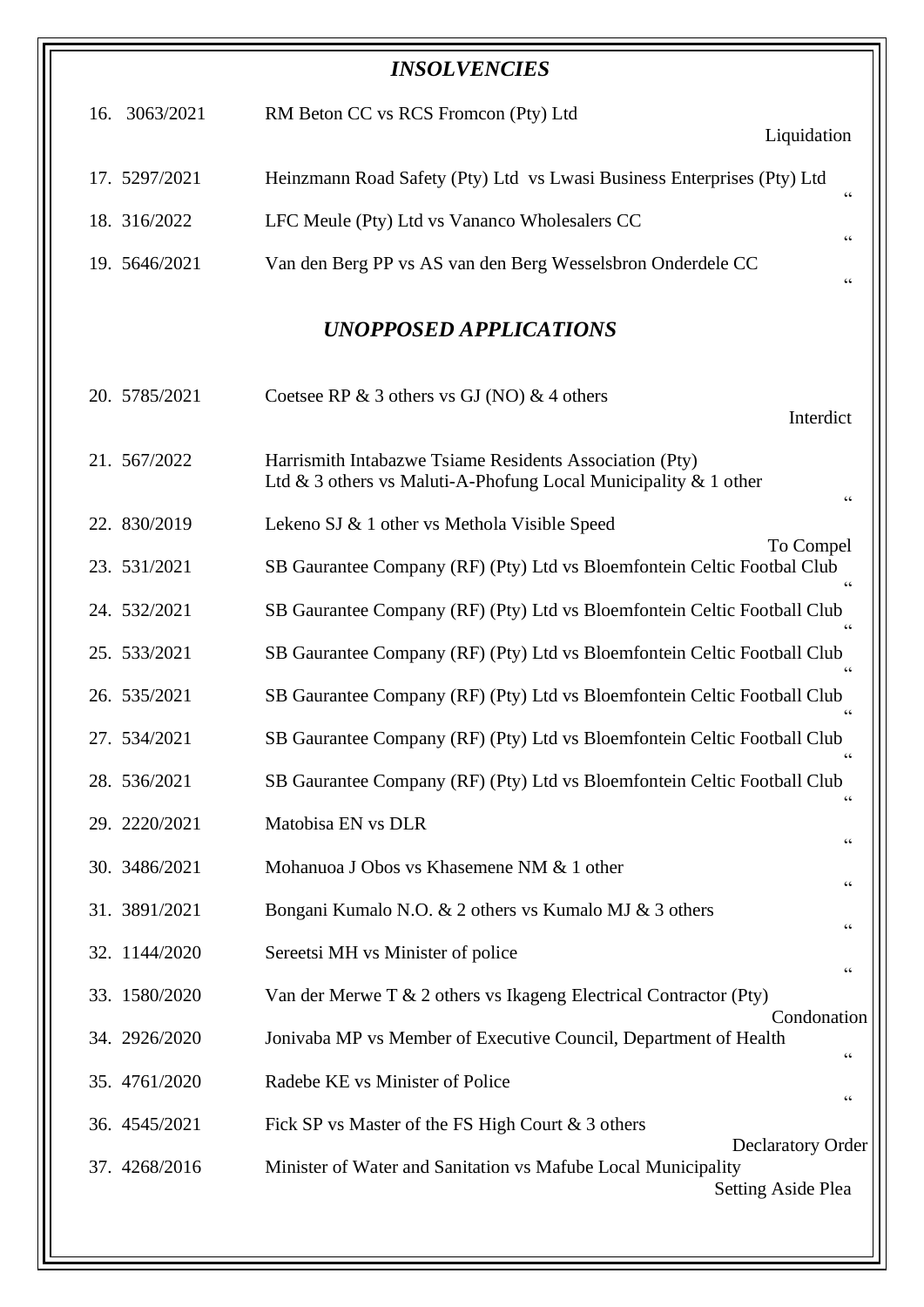| 38. 3392/2018 | Imperial Group (Pty) Ltd t/a Sovereign vs Tshabalala MS          | Struck off                              |
|---------------|------------------------------------------------------------------|-----------------------------------------|
| 39. 4993/2018 | Coetzer MJ vs Masilonyana Local Municipality                     | Struck off                              |
| 40. 4994/2018 | Nel FI vs Masilonyana Local Municipality                         | $\mbox{\bf G}$                          |
| 41. 4995/2018 | Thabanelo MC & 2 others vs Masilonyana Local Municipality        | $\,$ G G                                |
| 42. 4996/2018 | Els CJ vs Maslinoyana Local Municipality                         | $\mbox{\bf G}$                          |
| 43. 4997/2018 | Els CW vs Masilonyana Local Municipality                         | $\mbox{\bf G}$                          |
| 44. 4998/2018 | Monyane SM & 3 aothers vs Masilonyane Local Municipality         | $\textsf{G}\,\textsf{G}$                |
| 45. 4999/2018 | Scheepers WCC vs Masilonyane Local Municipality                  | $\textsf{G}\,\textsf{G}$                |
| 46. 5013/2018 | Smith HJ de Wet vs Masilonyane Local Municipality                | $\mbox{\bf G}$                          |
| 47. 5014/2018 | Smith E vs Masilonyana Local Municipality                        | $\mbox{\bf G}$                          |
| 48. 5015/2018 | Bezuidenhout NJ (NO) & 1 other vs Masilonyana Local Municipality | $\,$ 6 $\,$                             |
| 49. 6118/2018 | Isaacs IL vs LA                                                  |                                         |
|               |                                                                  | Settlement Agreement                    |
| 50. 878/2021  | ACTOM Electrical Products vs Adoforce (Pty) Ltd & 1 other        | $\mbox{\bf G}$                          |
| 51. 5653/2021 | Firstrand Bank Ltd vs Botha FC                                   | $\textsf{G}\,\textsf{G}$                |
| 52. 688/2022  | Pretorius AP & 4 others vs Standard Bank of SA Ltd               | Consolidation                           |
|               |                                                                  |                                         |
| 53. 225/2022  | Du Plessis S                                                     | <b>CAL</b>                              |
| 54. 412/2022  | Tshabalala JM                                                    | $\mbox{\bf G}$                          |
| 55. 470/2022  | Sky Construction (Pty) Ltd vs NV Properties $\&$ 1 other         | Arbitration                             |
| 56. 5175/2018 | Khanyile GT vs RAF                                               | Judicial                                |
| 57. 2817/2019 | Jacobs NC MEC for Dept of Health                                 |                                         |
| 58. 914/2020  | Moses Thembe Bloemfontein vs Minister of Police                  | Damages<br>$\textsf{G}\,\textsf{G}$     |
| 59. 671/2022  | Mobile Telephone Networks vs Azarial M $& 2$ other               |                                         |
| 60. 734/2022  | Rampai DS & 1 other vs Moloele T & 2 others                      | <b>Eviction Order</b><br>$\zeta\,\zeta$ |
| 61. 5774/2017 | Myburgh PH vs RAF                                                |                                         |
| 62. 594/2022  | Mehlomakulu U                                                    | Contempt of Court                       |
| 63. 598/2022  | Erasmus AJ J vs HW                                               | Sole care and Guardianship              |
|               |                                                                  | <b>Antenuptial Contact</b>              |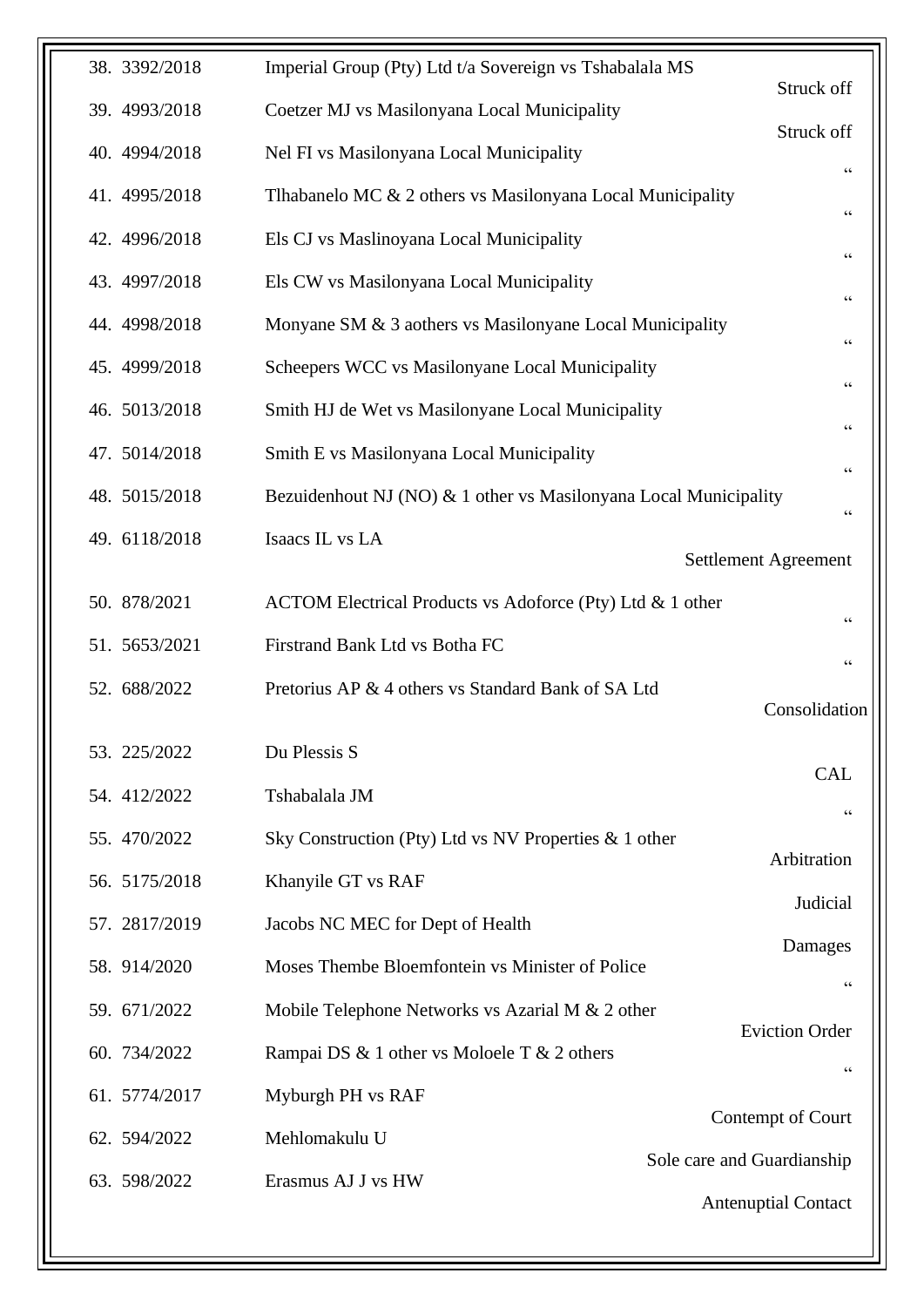|                                    |  | 64. 5493/2021 | Bezuidenhout M vs BL                                                               | Rule 43 |  |
|------------------------------------|--|---------------|------------------------------------------------------------------------------------|---------|--|
|                                    |  |               | <b>SUMMARY JUDGMENT</b>                                                            |         |  |
|                                    |  | 65. 5675/2021 | Rebatshwere Security CC vs Metsimaholo Local Minicipality                          |         |  |
|                                    |  |               | <b>DEFAULT JUDGMENTS</b>                                                           |         |  |
| <b>BLAIR ATTORNEYS</b>             |  |               |                                                                                    |         |  |
|                                    |  | 66. 5602/2021 | Nidoran Trading 18 CC t/a Mofokeng Transport vs Suid Afrikaanse Sout<br>Kooperasie |         |  |
|                                    |  |               | <b>BOKWA ATTORNEYS</b>                                                             |         |  |
|                                    |  | 67. 3131/2021 | Standard Bank of SA Ltd vs Nqanda GAS                                              |         |  |
| <b>EG COOPER MAJIEDT ATTORNEYS</b> |  |               |                                                                                    |         |  |
|                                    |  | 68. 5682/2021 | Carospan t/a Nashua Bloemfontein vs Ebenhaezer Coetzee N.O & 4 other               |         |  |
|                                    |  | 69. 5326/2021 | Absa Bank vs Andre B Dormehl N.O & 5 other                                         |         |  |
|                                    |  | 70. 5611/2021 | Absa Bank vs Khokho ND                                                             |         |  |
|                                    |  | 71.486/2022   | Absa Bank vs Gouws CAJ                                                             |         |  |
|                                    |  |               | <b>HILL, McHARDY &amp; HERBST</b>                                                  |         |  |
|                                    |  | 72. 1627/2021 | Nedbank Ltd vs Neycshens JH & 1 other                                              |         |  |
|                                    |  | 73. 4744/2021 | Nedbank vs Van der Merwe JS                                                        |         |  |
|                                    |  | 74. 186/2022  | Nedbank vs Ernest $T < 1$ other                                                    |         |  |
|                                    |  |               | <b>HORN &amp; VAN RENSBURG ATTORNEYS</b>                                           |         |  |
|                                    |  | 75. 1398/2020 | Omnia Group vs Ramoholi MR                                                         |         |  |
|                                    |  |               | <b>JG BOTHA</b>                                                                    |         |  |
|                                    |  | 76. 230/2021  | Absa Home Loans Guarantee Company & 1 other vs Britz JG & 1 other                  |         |  |
|                                    |  |               |                                                                                    |         |  |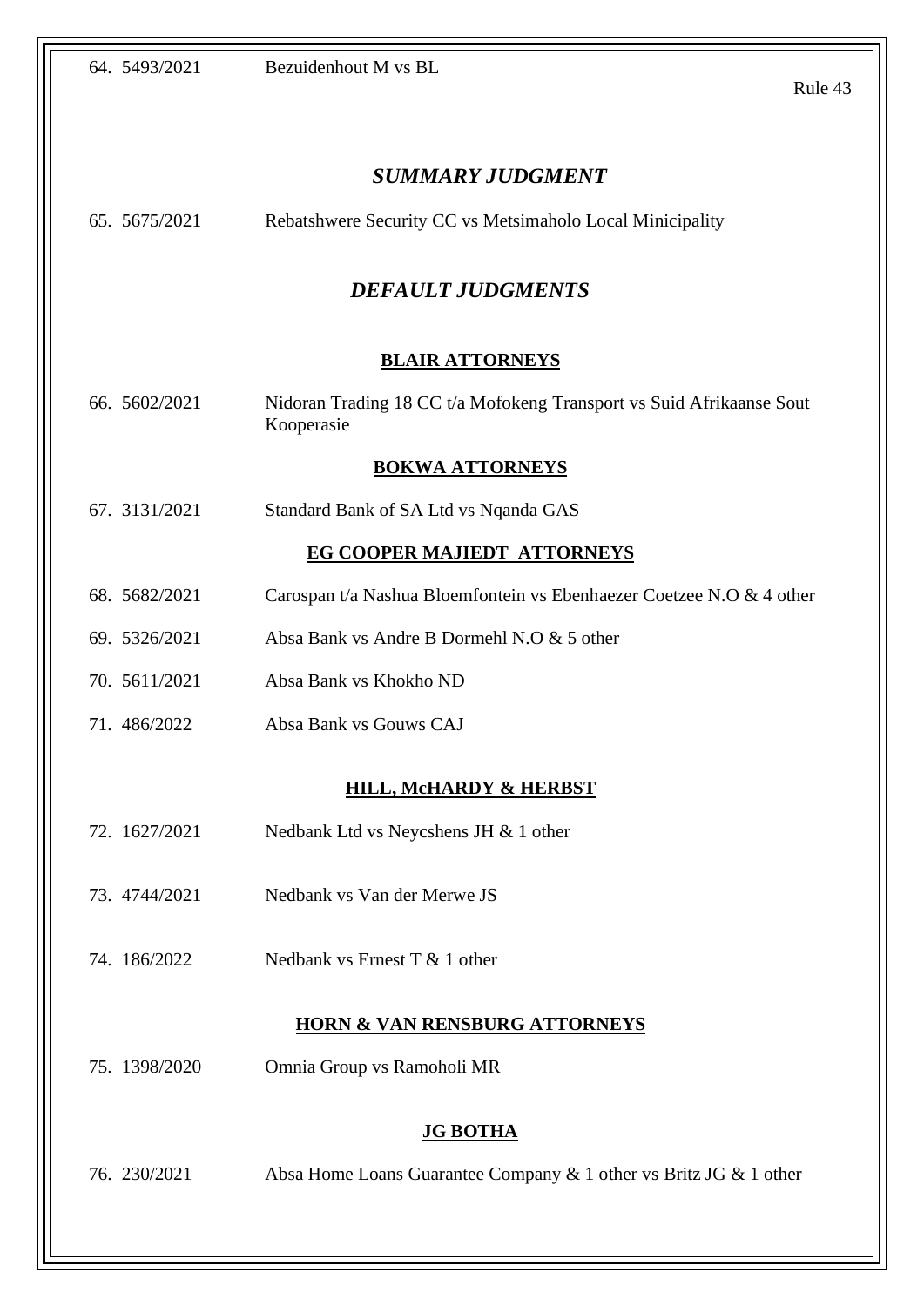#### **KRAMER WEIHMANN INC**

- 77. 4434/2021 Nedbank vs Van Vuuren JS & 1 other
- 78. 4159/2019 Machabe LB vs Shabalala VR & 1 other

#### **McINTYRE & VAN DER POST**

- 79. 5440/2021 Changing Tides 17 Ltd vs Add Value Consultants Close Corporation
- 80. 5691/2021 Nedbank Ltd vs Nothile KJ
- 81. 5897/2021 Nedbank Ltd vs Townsend N
- 82. 5522/2018 Changing Tiedes 17 vs Geldenhuis J
- 83. 1290/2021 Standard Bank of SA vs Muller HM & 1 other
- 84. 1494/2021 Nedbank Ltd vs Legobathi ZM & 1 other
- 85. 360/2022 Changing Tides 17 Ltd vs Marks JH & 1 other
- 86. 1000/2019 Nedbank Ltd vs Boitshepo CM
- 87. 1597/2019 Nedbank Ltd vs Leeple LM
- 88. 4472/2019 Nedbank Ltd vs Motaung JM
- 89. 3980/2020 Nedbank Ltd vs Human CO
- 90. 91/2021 Nedbank Ltd vs Serapelo JS
- 91. 989/2021 Nedbank vs Smith E
- 92. 5895/2021 Nedbank Ltd vs Molitle JC
- 93. 5909/2021 Nedbank Ltd vs Maduna MW
- 94. 23/2022 Nedbank Ltd vs Meiring AJ
- 95. 22/2022 Nedbank Ltd vs Meiring AJ
- 96. 74/2022 Nedbank Ltd vs Mudzielwana FJ
- 97. 154/2022 Nedbank Ltd vs Inca Resources & 1 other
- 98. 188/2022 Nedbank Ltd vs Link EI
- 99. 190/2022 Sibanda P